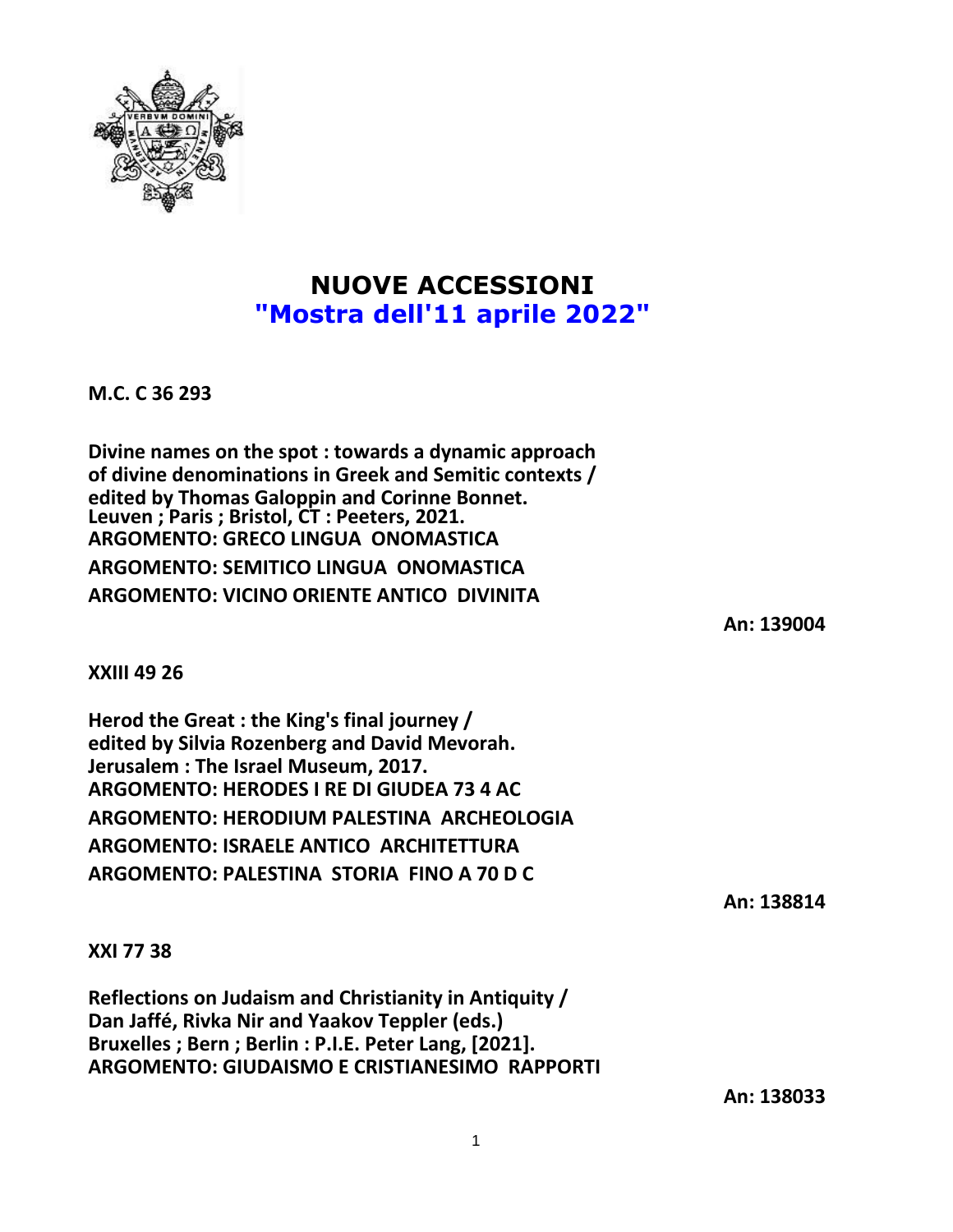**XXVIII 8 D 15**

**The Oxford handbook of Origen / edited by Ronald E. Heine and Karen Jo Torjesen. Oxford : Oxford University Press, 2022. ARGOMENTO: ORIGENES 184 253**

**An: 138150**

**IX 32 A 10**

**Assmann, Jan, 1938-. Moses Tragicus : Freud, Schönberg und der scheiternde Moses : Sigmund Freud Vorlesung 2019 / Jan Assmann ; mit einer Einleitung von Herman Westerink ; herausgeber Sigmund Freud Museum Wien. Wien ; Berlin : Turia + Kant, [2020]. ARGOMENTO: FREUD SIGMUND 1856 1939 DER MANN MOSES UND DIE MONOTHEIS TISCHE RELIGION ARGOMENTO: SCHONBERG ARNOLD 1874 1951 MOSES UND ARON ARGOMENTO: MOSE PERSONAGGIO BIBLICO**

**An: 138169**

**VIII 33 C 24,29**

**Bailey, Wilma Ann. Lamentations / Wilma Ann Bailey. Song of Songs / Christina A. Bucher. Harrisonburg, Virginia ; Kitchener, Ontario : Herald Press, [2015]. ARGOMENTO: BIBLIA VT LAMENTATIONES COMMENTI INGLESE ARGOMENTO: BIBLIA VT CANTICUM CANTICORUM COMMENTI INGLESE**

**An: 138123**

**XVII 40 A 52**

**Beale, Gregory K., 1949-. God dwells among us : a biblical theology of the temple / G. K. Beale and Mitchell Kim. Downers Grove, Illinois : IVP Academic, an imprint of InterVarsity Press, 2021. ARGOMENTO: DIO TEOLOGIA BIBLICA ARGOMENTO: BIBLIA TEOLOGIA 2001 ARGOMENTO: TEMPIO TEOLOGIA**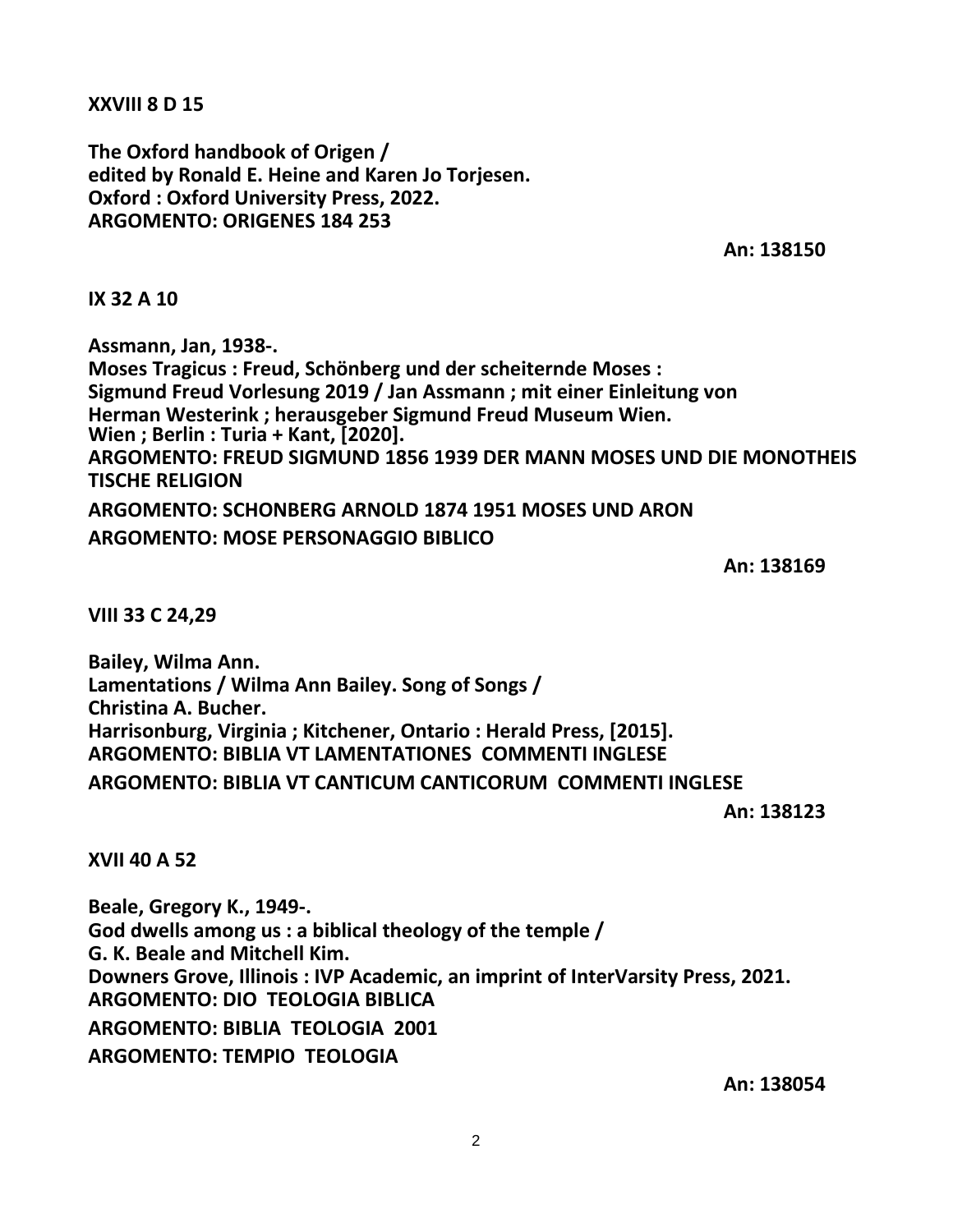**XII 59 27**

**Grilli, Massimo, sacerdote, 1948-. Il Vangelo secondo Giovanni : elementi di introduzione e teologia / Massimo Grilli. Bologna : EDB, [2016]. ARGOMENTO: BIBLIA NT JOANNES TEOLOGIA ARGOMENTO: BIBLIA NT JOANNES INTRODUZIONE ITALIANO**

**An: 138493**

## **XXXVI 29 47**

**Hannestad, Lise, 1943-. Nicator Seleucus I and his empire / Lise Hannestad. Aarhus : Aarhus University Press, 2020. ARGOMENTO: SELEUCUS I NICATOR CIRCA 358 281 AC ARGOMENTO: SELEUCIDI STORIA**

**An: 137831**

**A.P. 29 476**

**Herzer, Jens, 1963-. Die Pastoralbriefe und das Vermächtnis des Paulus : Studien zu den Briefen an Timot heus und Titus / Jens Herzer ; herausgegeben von Jan Quenstedt. Tubingen : Mohr Siebeck, [2022]. ARGOMENTO: BIBLIA NT PASTORALES EPISTOLAE INTERPRETAZIONE TEDESCO ARGOMENTO: BIBLIA NT AD TIMOTHEUM INTERPRETAZIONE TEDESCO ARGOMENTO: BIBLIA NT AD TITUM INTERPRETAZIONE TEDESCO**

**An: 138196**

**XXIII 63 47**

**Hodos, Tamar, 1968-. The archaeology of the Mediterranean Iron age : a globalising world c. 1100-600 BCE / Tamar Hodos. Cambridge ; New York : Cambridge University Press, 2020. ARGOMENTO: ETA DEL FERRO ARGOMENTO: MEDITERRANEO MARE ARCHEOLOGIA ARGOMENTO: MEDITERRANEO MARE ANTICHITA ARGOMENTO: SOCIOLOGIA MIGRAZIONE**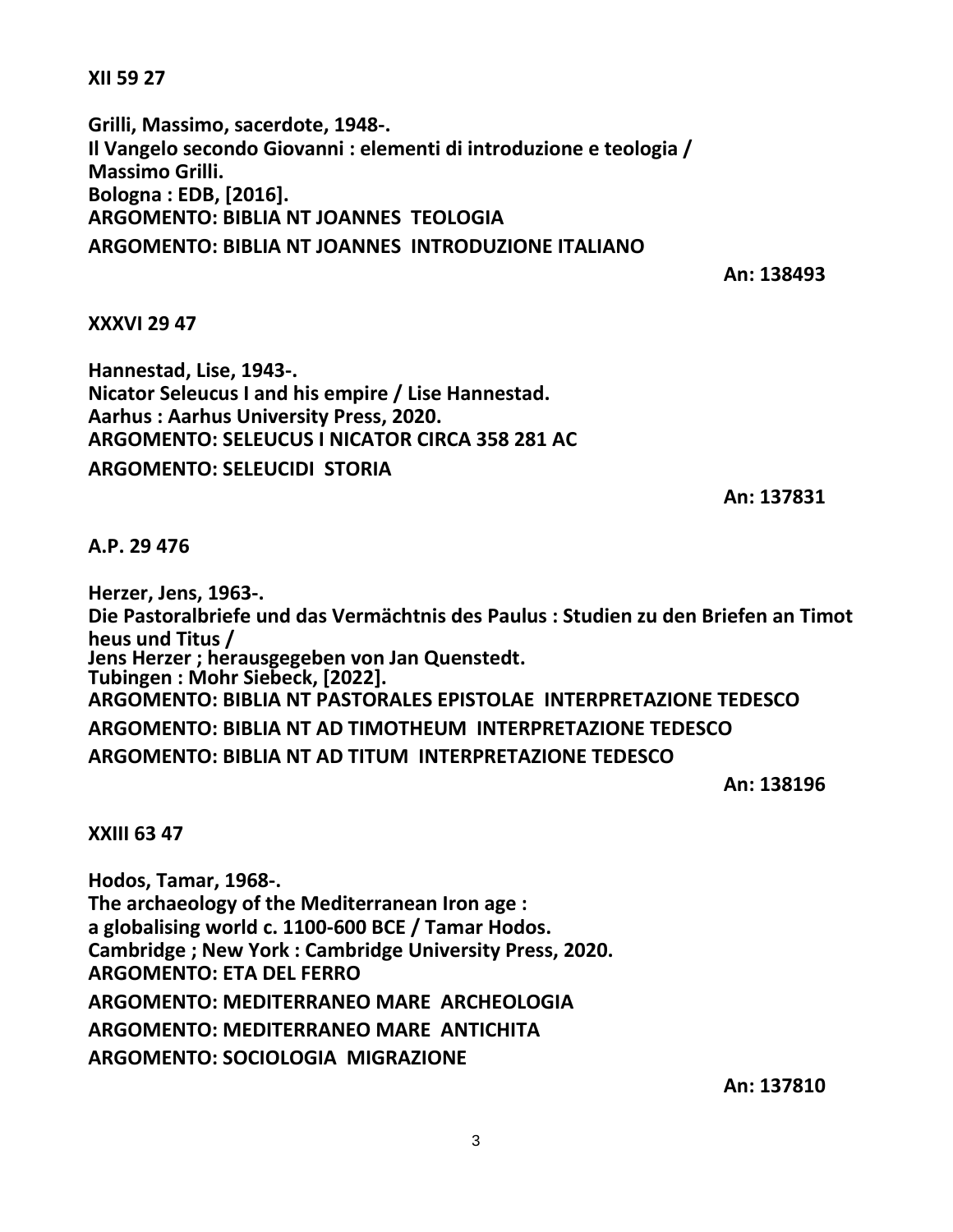**A.P. 7 233**

**Kirfel, Johannes. Reichtum und Reich Gottes : Struktur, Komposition und Intention von Lukas 16 / Johannes Kirfel. Stuttgart : Verlag W. Kohlhammer, 2022. ARGOMENTO: BIBLIA NT LUCAS 16 ARGOMENTO: BIBLIA NT LUCAS ANALISI STRUTTURALE ARGOMENTO: REGNO DI DIO INTERPRETAZIONE**

**An: 138181**

**FASC XVII 52.1**

**Lipari, Nicolò, 1934-. La giustizia : Bibbia e giurisprudenza in dialogo / Nicolò Lipari - Antonio Pitta. Roma : G&BPress - Pontificia Università Gregoriana, Pontificio Istituto Biblico, [2021]. ARGOMENTO: BIBLIA GIUSTIZIA ARGOMENTO: GIUSTIZIA DOTTRINA BIBLICA**

**An: 138369**

**VIII 201 A 1**

**Longman, Tremper III, 1952-. Genesis / Tremper Longman III ; Tremper Longman III & Scot McKnight general editors. Grand Rapids, Michigan : Zondervan, [2016]. ARGOMENTO: BIBLIA VT GENESIS COMMENTI INGLESE**

**An: 137978**

**XII 16 33**

**Manicardi, Ermenegildo, sacerdote, 1948-. «Quando il ramo diventa tenero» : la tenerezza nel Vangelo di Marco / Ermenegildo Manicardi. Bologna : EDB, [2019]. ARGOMENTO: BIBLIA NT MARCUS INTERPRETAZIONE ITALIANO**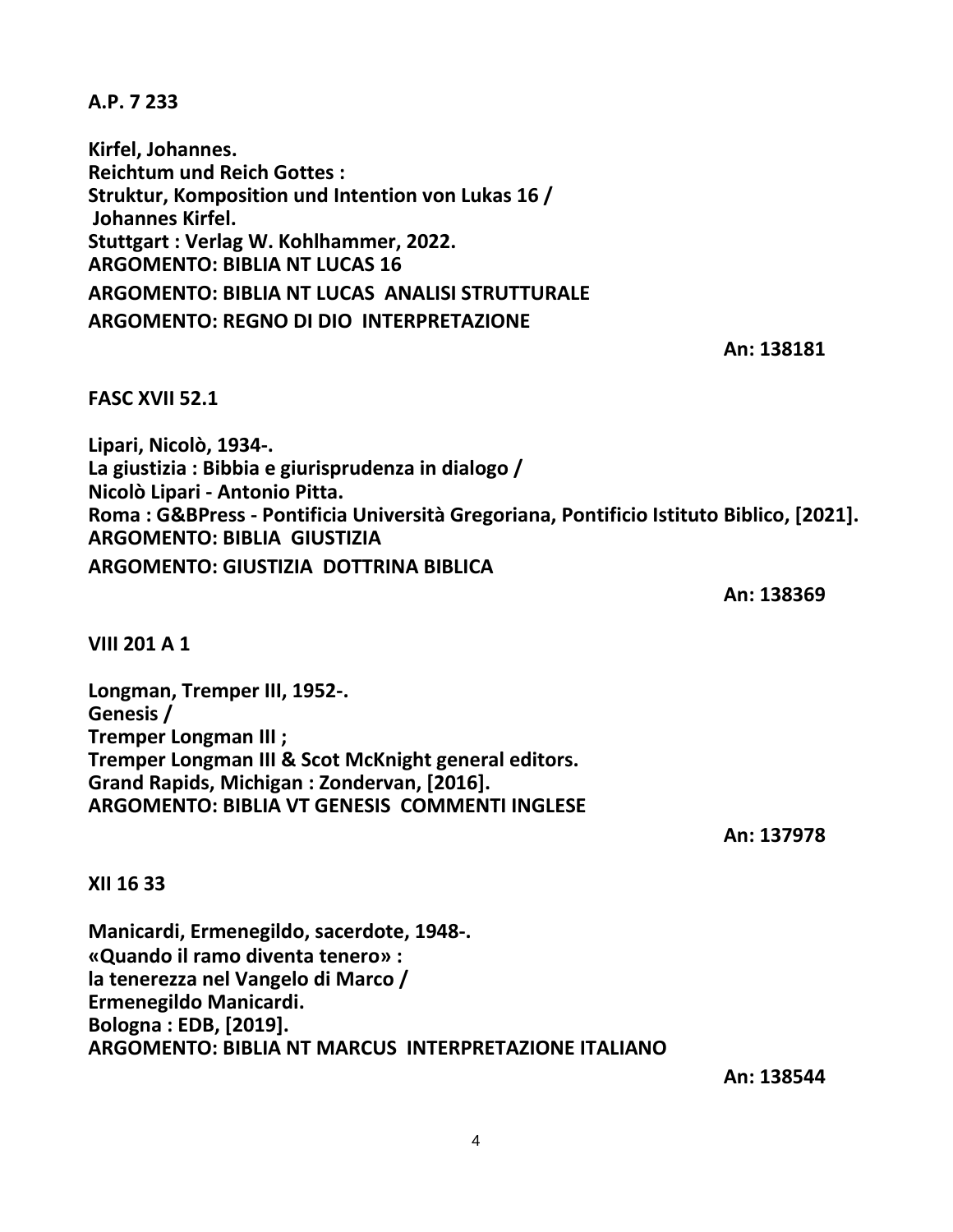**V 71 138**

**Metzner, Rainer, 1964-. Ein Buch mit sieben Siegeln : die Redewendungen der Bibel / Rainer Metzner. Leipzig : Evangelische Verlagsanstalt, [2022]. ARGOMENTO: BIBLIA METAFORA**

**An: 138948**

**M.C. P 9 37**

**Meynet, Roland, S.I., 1939-. The Psalter : Book Four (Ps 90-106) / Roland Meynet ; translated by Bernard Witek. Leuven ; Paris ; Bristol, CT : Peeters, 2022. ARGOMENTO: BIBLIA RETORICA ARGOMENTO: BIBLIA VT PSALMI ANALISI RETORICA**

**An: 138398**

**VIII 101 A 28.2**

**Sharp, Carolyn J. Jeremiah 26-52 / Carolyn J. Sharp. Stuttgart : W. Kohlhammer, 2022. ARGOMENTO: BIBLIA VT JEREMIAS 26 52 ARGOMENTO: BIBLIA VT JEREMIAS COMMENTI INGLESE**

**An: 138475**

**IX 25 44**

**Stripling, Scott. Five views on the Exodus : historicity, chronology, and theological implications / Scott Stripling, James K. Hoffmeier, Peter Feinman, Gary A. Rendsburg, Ronald Hendel ; Mark D. Janzen, general editor ; Stanley N. Gundry, series editor. Grand Rapids, Michigan : Zondervan Academic, [2021]. ARGOMENTO: BIBLIA VT EXODUS INTERPRETAZIONE INGLESE**